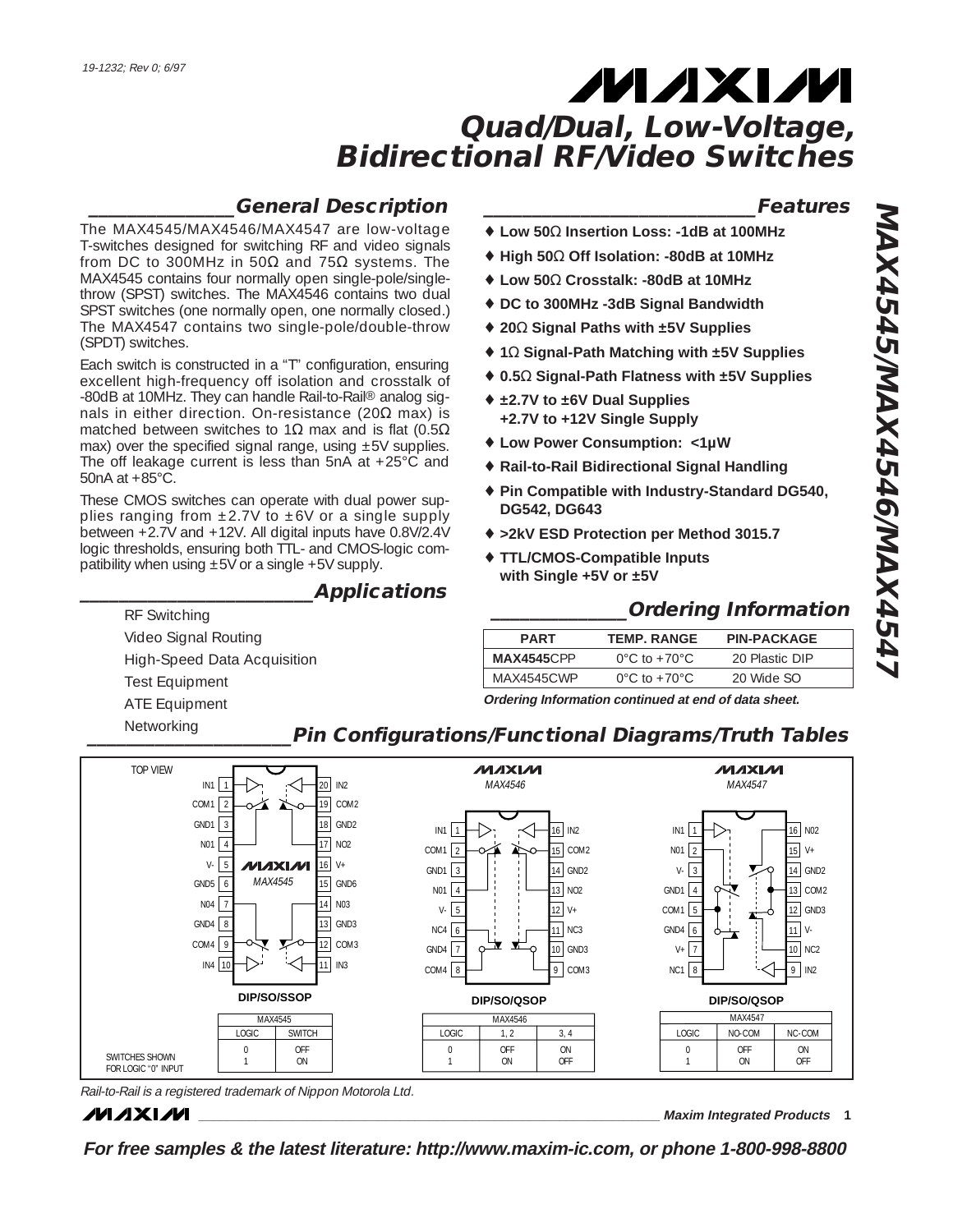### **ABSOLUTE MAXIMUM RATINGS**

(Voltages Referenced to GND)

| Peak Current into Any Terminal                                |  |
|---------------------------------------------------------------|--|
|                                                               |  |
|                                                               |  |
| Continuous Power Dissipation ( $TA = +70^{\circ}C$ ) (Note 2) |  |
| 16-Pin Plastic DIP                                            |  |
|                                                               |  |
|                                                               |  |

16-Pin Narrow SO (derate 8.70mW/°C above +70°C)............................696mW 16-Pin QSOP (derate 8.3mW/°C above +70°C).......... 667mW 20-Pin Plastic DIP (derate 8.0mW/°C above +70°C) ...640mW 20-Pin Wide SO (derate 10.00mW/°C above +70°C) .. 800mW 20-Pin SSOP (derate 8.0mW/°C above +70°C) .......... 640mW Operating Temperature Ranges MAX454\_C\_ E ..................................................... 0°C to +70° C MAX454\_E\_ E ..................................................-40°C to +85 ° C Storage Temperature Range .............................-65 °C to +150° C Lead Temperature (soldering, 10sec) .............................+300° C

Note 1: Voltages on all other pins exceeding V+ or V- are clamped by internal diodes. Limit forward diode current to maximum current rating.

Stresses beyond those listed under "Absolute Maximum Ratings" may cause permanent damage to the device. These are stress ratings only, and functional operation of the device at these or any other conditions beyond those indicated in the operational sections of the specifications is not implied. Exposure to absolute maximum rating conditions for extended periods may affect device reliability.

### **ELECTRICAL CHARACTERISTICS—Dual Supplies**

(V+ = +4.5V to +5.5V, V- = -4.5V to -5.5V, V<sub>INL</sub> = 0.8V, V<sub>INH</sub> = 2.4V, V<sub>GND</sub> = 0V, T<sub>A</sub> = T<sub>MIN</sub> to T<sub>MAX</sub>, unless otherwise noted. Typical values are at  $T_A = +25^{\circ}C$ .)

| <b>PARAMETER</b>                                      | <b>SYMBOL</b>                                           | <b>CONDITIONS</b>                                                        | TA              | <b>MIN</b> | <b>TYP</b><br>(Note 2) | <b>MAX</b>   | <b>UNITS</b> |
|-------------------------------------------------------|---------------------------------------------------------|--------------------------------------------------------------------------|-----------------|------------|------------------------|--------------|--------------|
| <b>ANALOG SWITCH</b>                                  |                                                         |                                                                          |                 |            |                        |              |              |
| Analog Signal Range                                   | $V_{COM_{\perp}}$<br>$V_{NO}$ , $V_{NC}$                | (Note 3)                                                                 | C, E            | $V -$      |                        | $V +$        | $\vee$       |
| Signal-Path On-Resistance                             | $R_{ON}$                                                | $V_+ = 4.5V$ , $V_- = -4.5V$ .                                           | $+25^{\circ}$ C |            | 14                     | 20           | Ω            |
|                                                       |                                                         | $V_{COM}$ = $\pm 2V$ , $I_{COM}$ = 10mA                                  | C, E            |            | 18                     | 25           |              |
| Signal-Path On-Resistance Match                       | $\Delta$ R <sub>ON</sub>                                | $V_+ = 4.5V$ , $V_- = -4.5V$ .                                           | $+25^{\circ}$ C |            | 0.5                    | $\mathbf{1}$ | Ω            |
| Between Channels (Note 4)                             |                                                         | $V_{COM}$ = $\pm 2V$ , $I_{COM}$ = 10mA                                  | C, E            |            |                        | 1.25         |              |
| Signal-Path On-Resistance<br>Flatness (Note 5)        | RFLAT(ON)                                               | $V_+ = 5V$ ; $V_- = -5V$ ; $V_{COM} = 1V$ ,<br>$OV, -1V; I_{COM} = 10mA$ | $+25^{\circ}$ C |            | 0.3                    | 0.5          | Ω            |
| NO <sub>-</sub> , NC <sub>-</sub> Off Leakage Current | $I_{NO}$ (OFF),                                         | $V_+ = 5.5V$ . $V_- = -5.5V$ .                                           | $+25^{\circ}$ C | $-5$       | 0.02                   | 5            | nA           |
| (Note 6)                                              | INC (OFF)                                               | $V_{COM}$ = ±4.5V, $V_{N}$ = $\mp$ 4.5V                                  | C, E            | $-50$      |                        | 50           |              |
| COM_Off Leakage Current                               |                                                         | $V_+ = 5.5V$ . $V_- = -5.5V$ .                                           | $+25^{\circ}$ C | $-5$       | 0.02                   | 5            | nA           |
| (Note 6)                                              | $\mathsf{ICOM}_\mathsf{LOFF}$                           | $V_{COM}$ = ±4.5V, $V_N$ = $\mp$ 4.5V                                    | C, E            | $-50$      |                        | 50           |              |
| COM_On Leakage Current                                |                                                         | $V_+ = 5.5V$ . $V_- = -5.5V$ .                                           | $+25^{\circ}$ C | $-10$      | 0.04                   | 10           | nA           |
| (Note 6)                                              | $ICOM_$ (ON)                                            | $V_{COM}$ = ±4.5V, $V_N$ = $\mp$ 4.5V                                    | C, E            | $-100$     |                        | 100          |              |
| <b>LOGIC INPUT</b>                                    |                                                         |                                                                          |                 |            |                        |              |              |
| IN_Input Logic Threshold High                         | $V_{IN\_H}$                                             |                                                                          | C, E            |            | 1.5                    | 2.4          | $\vee$       |
| IN_Input Logic Threshold Low                          | $V_{IN\_L}$                                             |                                                                          | C, E            | 0.8        | 1.5                    |              | $\vee$       |
| IN_Input Current Logic High or<br>Low                 | $\mathsf{In}_{\mathsf{H}}$ , $\mathsf{In}_{\mathsf{H}}$ | $V_{IN}$ = 0.8V or 2.4V                                                  | C, E            | $-1$       | 0.03                   | 1            | μA           |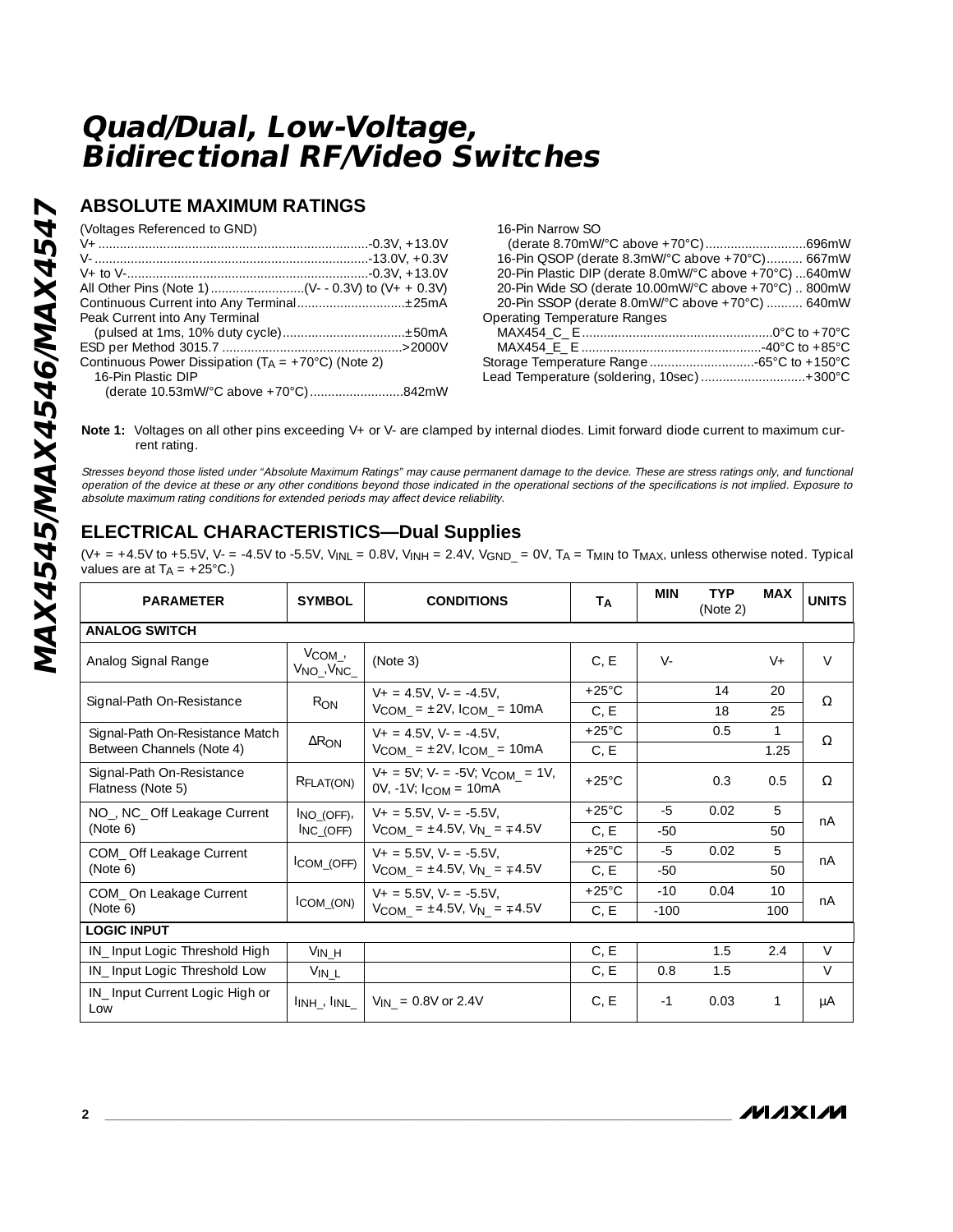### **ELECTRICAL CHARACTERISTICS—Dual Supplies (continued)**

(V+ = +4.5V to +5.5V, V- = -4.5V to -5.5V, V<sub>INL</sub> = 0.8V, V<sub>INH</sub> = 2.4V, V<sub>GND</sub> = 0V, T<sub>A</sub> = T<sub>MIN</sub> to T<sub>MAX</sub>, unless otherwise noted. Typical values are at  $T_A = +25^{\circ}C$ .)

| <b>PARAMETER</b>                                       | <b>SYMBOL</b>                         | <b>CONDITIONS</b>                                                    |         | TA              | <b>MIN</b>      | <b>TYP</b><br>(Note 2) | <b>MAX</b>   | <b>UNITS</b> |    |  |
|--------------------------------------------------------|---------------------------------------|----------------------------------------------------------------------|---------|-----------------|-----------------|------------------------|--------------|--------------|----|--|
|                                                        | <b>SWITCH DYNAMIC CHARACTERISTICS</b> |                                                                      |         |                 |                 |                        |              |              |    |  |
| Turn-On Time                                           | ton                                   | $V_{COM} = \pm 3V$ , $V_+ = 5V$ , $V_- = -5V$ ,                      |         | $+25^{\circ}$ C |                 | 90                     | 150          | ns           |    |  |
|                                                        |                                       | Figure 4                                                             |         | C, E            |                 |                        | 200          |              |    |  |
| Turn-Off Time                                          | toFF                                  | $V_{COM}$ = $\pm 3V$ , $V_+$ = 5V, $V_-$ = -5V,                      |         | $+25^{\circ}$ C |                 | 35                     | 100          | ns           |    |  |
|                                                        |                                       | Figure 4                                                             |         | C, E            |                 |                        | 120          |              |    |  |
| Break-Before-Make Time Delay<br>(MAX4546/MAX4547 only) | <b>t</b> <sub>BBM</sub>               | $V_{COM} = \pm 3V$ , $V_+ = 5V$ , $V_- = -5V$ ,<br>Figure 5 (Note 3) |         | $+25^{\circ}$ C | 15              | 40                     |              | ns           |    |  |
| Charge Injection<br>(Note 3)                           | Q                                     | $C_L = 1.0$ nF, $V_{NO} = 0V$ , RS = 0 $\Omega$ ,<br>Figure 6        |         | $+25^{\circ}$ C |                 | 60                     | 150          | pC           |    |  |
| NO_, NC_ Off Capacitance                               | $C_{N_{-}(OFF)}$                      | $V_{NO}$ = GND, $f = 1MHz$ , Figure 8                                |         | $+25^{\circ}$ C |                 | 6                      |              | pF           |    |  |
| COM_Off Capacitance                                    | $C$ COM_(OFF)                         | $V_{COM} = 0V$ ,<br>$f = 1$ MHz.                                     | MAX4545 | $+25^{\circ}$ C |                 | 6                      |              |              |    |  |
|                                                        |                                       | Figure 8                                                             | MAX4546 |                 |                 | 6                      |              | pF           |    |  |
|                                                        | CCOM_(ON)                             | $V_{COM} = V_{NO} = 0V$ ,<br>$f = 1$ MHz, Figure 8                   | MAX4545 | $+25^{\circ}$ C |                 | 11.5                   |              |              |    |  |
| COM_On Capacitance                                     |                                       |                                                                      | MAX4546 |                 |                 | 11.5                   |              | pF           |    |  |
|                                                        |                                       |                                                                      | MAX4547 |                 |                 | 17                     |              |              |    |  |
|                                                        |                                       | $R_1 = 50\Omega$                                                     | MAX4545 |                 |                 | $-80$                  |              |              |    |  |
| Off Isolation (Note 7)                                 | <b>V<sub>ISO</sub></b>                | $V_{COM} = 1V_{RMS}$                                                 | MAX4546 | $+25^{\circ}$ C |                 | $-80$                  |              | dB           |    |  |
|                                                        |                                       | $f = 10$ MHz, Figure 7                                               | MAX4547 |                 | $-82$           |                        |              |              |    |  |
|                                                        |                                       | $R_L = 50\Omega$ , V <sub>COM</sub> =                                | MAX4545 |                 |                 | $-88$                  |              |              |    |  |
| Channel-to-Channel Crosstalk<br>(Note 8)               | $V_{CT}$                              | $1V_{RMS}$ , f = 10MHz,                                              |         | MAX4546         | $+25^{\circ}$ C |                        | $-80$        |              | dB |  |
|                                                        |                                       | Figure 7                                                             | MAX4547 |                 | $-84$           |                        |              |              |    |  |
| -3dB Bandwidth                                         | <b>BW</b>                             | Figure 7, $R_L = 50\Omega$                                           |         | $+25^{\circ}$ C |                 | 300                    |              | <b>MHz</b>   |    |  |
| <b>Distortion</b>                                      | $THD + N$                             | $V_{IN}$ = 5Vp-p, $f < 20kHz$ ,<br>600 $\Omega$ in and out           |         | $+25^{\circ}$ C |                 | 0.004                  |              | %            |    |  |
| <b>POWER SUPPLY</b>                                    |                                       |                                                                      |         |                 |                 |                        |              |              |    |  |
| Power-Supply Range                                     | $V+$ , $V-$                           |                                                                      |         | C, E            | -6              |                        | $+6$         | V            |    |  |
|                                                        | $ +$                                  | $V_+$ = 5.5V, all $V_{IN_-}$ = 0V or V+                              |         | $+25^{\circ}$ C | $-1$            | 0.05                   | $\mathbf{1}$ |              |    |  |
| V+ Supply Current                                      |                                       |                                                                      |         | C, E            | $-10$           |                        | 10           | μA           |    |  |
| V - Supply Current                                     | $\vert$                               | $V - = -5.5V$                                                        |         | $+25^{\circ}$ C | $-1$            | 0.05                   | $\mathbf{1}$ |              |    |  |
|                                                        |                                       |                                                                      |         | C, E            | $-10$           |                        | 10           | μA           |    |  |

**\_\_\_\_\_\_\_\_\_\_\_\_\_\_\_\_\_\_\_\_\_\_\_\_\_\_\_\_\_\_\_\_\_\_\_\_\_\_\_\_\_\_\_\_\_\_\_\_\_\_\_\_\_\_\_\_\_\_\_\_\_\_\_\_\_\_\_\_\_\_\_\_\_\_\_\_\_\_\_\_\_\_\_\_\_\_\_**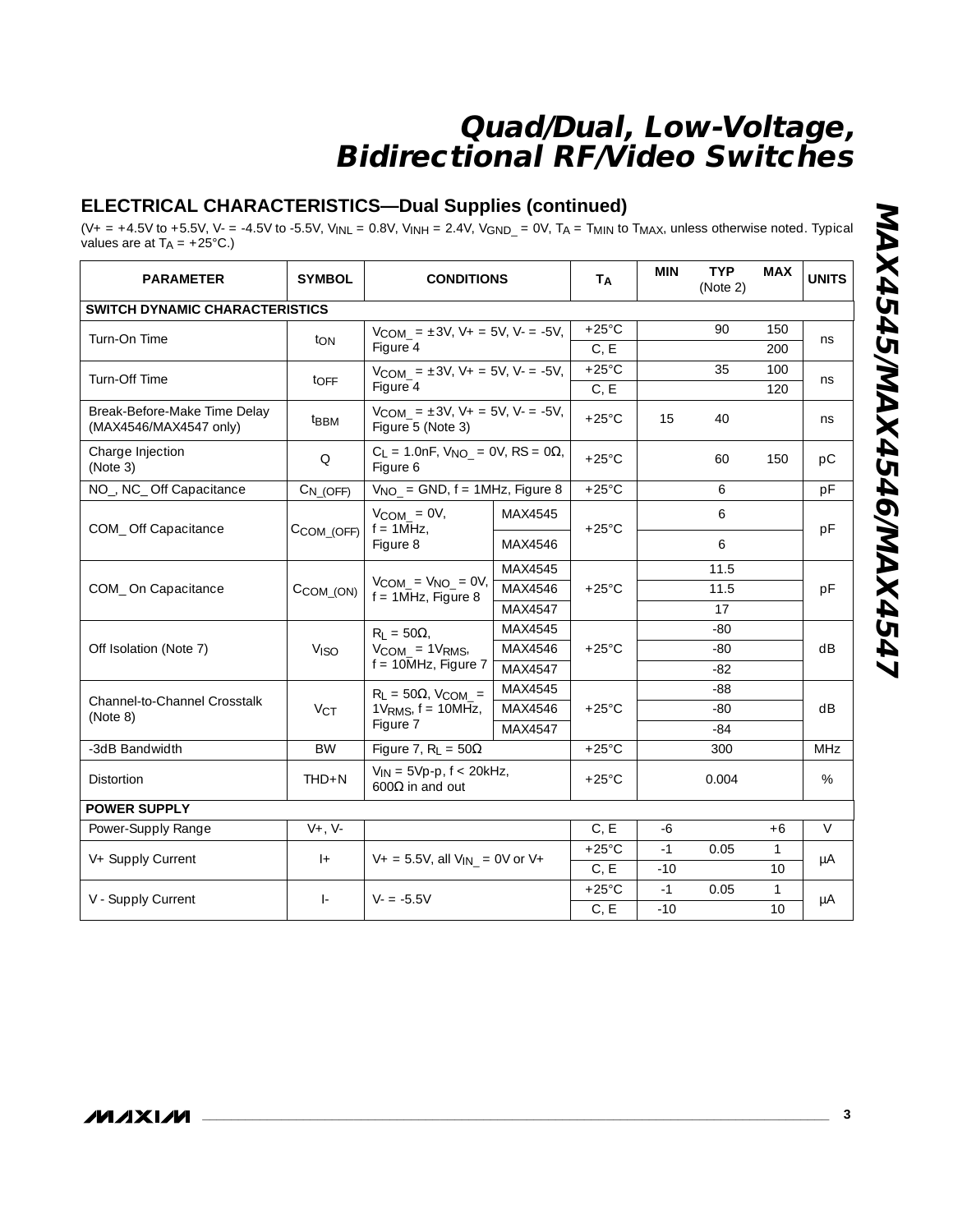### **ELECTRICAL CHARACTERISTICS—Single +5V Supply**

( $V_+$  = +4.5V to +5.5V,  $V_-=0V$ ,  $V_{INL}$  = 0.8V,  $V_{INH}$  = 2.4V,  $V_{GND_-}$  = 0V, TA = T<sub>MIN</sub> to T<sub>MAX</sub>, unless otherwise noted. Typical values are at T<sub>A</sub> =  $+25^{\circ}$ C.)

|                                                        | <b>SYMBOL</b>                                             | <b>CONDITIONS</b>                                                   | TA                      | <b>MIN</b>   | <b>TYP</b><br>(Note 2) | <b>MAX</b>     | <b>UNITS</b> |
|--------------------------------------------------------|-----------------------------------------------------------|---------------------------------------------------------------------|-------------------------|--------------|------------------------|----------------|--------------|
| <b>ANALOG SWITCH</b>                                   |                                                           |                                                                     |                         |              |                        |                |              |
| Analog Signal Range                                    | $V_{COM_{\prime}}$<br>$V_{NO_-}$ , $V_{NC_-}$             | (Note 3)                                                            | $+25^{\circ}$ C         | $\mathbf{0}$ |                        | $V +$          | V            |
| Signal-Path On-Resistance                              | R <sub>ON</sub>                                           | $V_+ = 4.5V$ , $V_{COM_-} = 3.5V$ ,<br>$I_{COM_} = 1mA$             | $+25^{\circ}$ C<br>C, E |              | 26                     | 40<br>60       | $\Omega$     |
| Signal-Path On-Resistance                              |                                                           | $V_+ = 4.5V$ , $V_{COM_-} = 3.5V$ ,                                 | $+25^{\circ}$ C         |              |                        | 2              |              |
| Match                                                  | $\Delta$ R <sub>ON</sub>                                  | $I_{COM} = 1mA$                                                     | C, E                    |              |                        | $\overline{4}$ | $\Omega$     |
| NO_, NC_ Off Leakage Current<br>(Note 9)               | $INO(OFF)$ ,<br>$I_{NC_$ OFF)                             | $V_+ = 5.5V$ , $V_{COM} = 1V$ ,<br>$V_N = 4.5V$                     | $+25^{\circ}$ C<br>C, E | -5<br>$-50$  | 0.02                   | 5<br>50        | nA           |
|                                                        |                                                           |                                                                     | $+25^{\circ}$ C         | $-5$         | 0.02                   | 5              |              |
| COM_ Off Leakage Current<br>(Note 9)                   | ICOM_(OFF)                                                | $V_+ = 5.5V$ , $V_{COM} = 1V$ ,<br>$V_N = 4.5V$                     | C, E                    | $-50$        |                        | 50             | nA           |
| COM_On Leakage Current                                 |                                                           |                                                                     | $+25^{\circ}$ C         | $-10$        | 0.04                   | 10             |              |
| (Note 9)                                               | $I_{COM_ (ON)}$                                           | $V_+ = 5.5V$ ; $V_{COM_-} = 1V$ , 4.5V                              | C, E                    | $-100$       |                        | 100            | nA           |
| <b>LOGIC INPUT</b>                                     |                                                           |                                                                     |                         |              |                        |                |              |
| IN_Input Logic Threshold High                          | $V_{IN\_H}$                                               |                                                                     | C, E                    |              | 1.5                    | 2.4            | V            |
| IN_Input Logic Threshold Low                           | $V_{IN\_L}$                                               |                                                                     | C, E                    | 0.8          | 1.5                    |                | $\vee$       |
| IN_Input Current Logic High or<br>Low                  | $\mathsf{I_{INH\_}, I_{INL\_}}$                           | $V_{1N_{-}}$ = 0.8V or 2.4V                                         | C, E                    | $-1$         | 0.03                   | 1              | μA           |
| SWITCH DYNAMIC CHARACTERISTICS                         |                                                           |                                                                     |                         |              |                        |                |              |
| Turn-On Time                                           |                                                           | $V_{COM} = 3V, V + 5V,$<br>Figure 4                                 | $+25^{\circ}$ C         |              | 130                    | 250            |              |
|                                                        | ton                                                       |                                                                     | C, E                    |              |                        | 350            | ns           |
| Turn-Off Time                                          | $V_{COM} = 3V, V + = 5V,$<br>t <sub>OFF</sub><br>Figure 4 |                                                                     | $+25^{\circ}$ C         |              | 40                     | 100            | ns           |
|                                                        |                                                           | C, E                                                                |                         |              | 150                    |                |              |
| Break-Before-Make Time Delay<br>(MAX4546/MAX4547 only) | t <sub>BBM</sub>                                          | $V_{COM}$ = 3V, V + = 5V,<br>Figure 5 (Note 3)                      | $+25^{\circ}$ C         | 20           | 70                     |                | ns           |
| Charge Injection                                       | Q                                                         | $C_L = 1.0$ nF, $V_{NO} = 2.5V$ ,<br>$R_S = 0\Omega$ , Figure 6     | $+25^{\circ}$ C         |              | 25                     |                | pC           |
| Off-Isolation<br>(Note 7)                              | <b>V<sub>ISO</sub></b>                                    | $R_L = 50\Omega$ , $V_{COM} = 1V_{RMS}$ ,<br>$f = 10MHz$ , Figure 7 | $+25^{\circ}$ C         |              | $-75$                  |                | dB           |
| Channel-to-Channel Crosstalk<br>(Note 8)               | V <sub>CT</sub>                                           | $R_L = 50\Omega$ , $V_{COM} = 1V_{RMS}$ ,<br>$f = 10MHz$ , Figure 7 | $+25^{\circ}$ C         |              | $-70$                  |                | dB           |
| <b>POWER SUPPLY</b>                                    |                                                           |                                                                     |                         |              |                        |                |              |
|                                                        |                                                           |                                                                     | $+25^{\circ}$ C         | $-1$         | 0.05                   | 1              |              |
| V+ Supply Current                                      | $ +$                                                      | $V_+$ = 5.5V, all $V_{1N_-}$ = 0V or V+                             | C, E                    | $-10$        |                        | 10             | μA           |

**MAXM**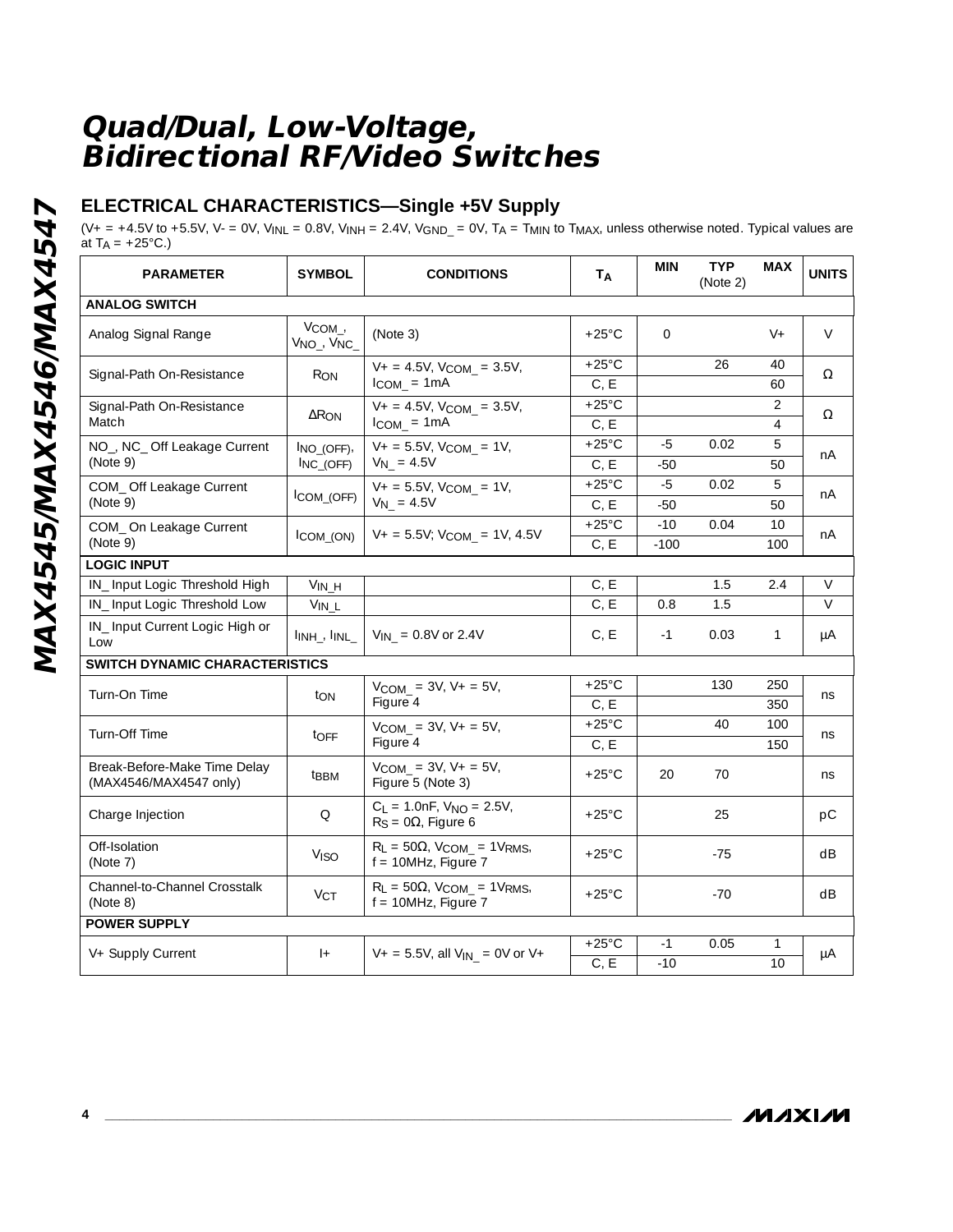### **ELECTRICAL CHARACTERISTICS—Single +3V Supply**

 $(V_+ = +2.7V$  to  $+3.6V$ ,  $V_-= 0V$ ,  $V_{INL} = 0.8V$ ,  $V_{INH} = 2.4V$ ,  $V_{GND_-} = 0V$ ,  $T_A = T_{MIN}$  to  $T_{MAX}$ , unless otherwise noted. Typical values are at  $T_A = +25$ °C.)

| <b>PARAMETER</b>                                       | <b>SYMBOL</b>                                             | <b>CONDITIONS</b>                                  | <b>Т</b> д      | <b>MIN</b> | <b>TYP</b><br>(Note 2) | <b>MAX</b> | <b>UNITS</b> |  |
|--------------------------------------------------------|-----------------------------------------------------------|----------------------------------------------------|-----------------|------------|------------------------|------------|--------------|--|
| <b>ANALOG SWITCH</b>                                   |                                                           |                                                    |                 |            |                        |            |              |  |
| Analog Signal Range                                    | $V_{COM_{\perp'}}$<br>V <sub>NO_</sub> , V <sub>NC_</sub> | (Note 3)                                           | $+25^{\circ}$ C | $\Omega$   |                        | $V +$      | $\vee$       |  |
| Signal-Path On-Resistance                              | $R_{ON}$                                                  | $V_+ = 2.7V$ , $V_{COM} = 1V$ ,                    | $+25^{\circ}$ C |            | 70                     | 120        | $\Omega$     |  |
|                                                        |                                                           | $I_{COM} = 1mA$                                    | C, E            |            |                        | 150        |              |  |
| <b>LOGIC INPUT</b>                                     |                                                           |                                                    |                 |            |                        |            |              |  |
| IN_Input Logic Threshold High                          | $V_{IN_H}$                                                | (Note 3)                                           | C, E            |            | 1.0                    | 2.4        | $\vee$       |  |
| IN_Input Logic Threshold Low                           | $V_{IN\_L}$                                               | (Note 3)                                           | C, E            | 0.8        | 1.0                    |            | $\vee$       |  |
| IN_Input Current Logic High or<br>Low                  | $\mathsf{I_{INH\_}}$ , $\mathsf{I_{INL\_}}$               | $V_{IN}$ = 0.8V or 2.4V (Note 3)                   | C, E            | $-1$       |                        | 1          | μA           |  |
| <b>SWITCH DYNAMIC CHARACTERISTICS</b>                  |                                                           |                                                    |                 |            |                        |            |              |  |
| Turn-On Time                                           | ton                                                       | $V_{COM}$ = 1.5V, V + = 2.7V,                      | $+25^{\circ}$ C |            | 300                    | 600        | ns           |  |
|                                                        |                                                           | Figure 4 (Note 3)                                  | C, E            |            |                        | 800        |              |  |
| Turn-Off Time                                          |                                                           | $V_{COM}$ = 1.5V, V + = 2.7V,                      | $+25^{\circ}$ C |            | 50                     | 150        |              |  |
|                                                        | $t$ OFF                                                   | Figure 4 (Note 3)                                  | C, E            |            |                        | 200        | ns           |  |
| Break-Before-Make Time Delay<br>(MAX4546/MAX4547 only) | t <sub>BBM</sub>                                          | $V_{COM}$ = 1.5V, V + = 2.7V,<br>Figure 5 (Note 3) | $+25^{\circ}$ C | 15         | 100                    |            | ns           |  |
| <b>POWER SUPPLY</b>                                    |                                                           |                                                    |                 |            |                        |            |              |  |
|                                                        | $ + $                                                     | $V_+ = 3.6V$ , all $V_{IN} = 0V$ or $V_+$          | $+25^{\circ}$ C | $-1$       | 0.05                   |            |              |  |
| V+ Supply Current                                      |                                                           |                                                    | C, E            | $-10$      |                        | 10         | μA           |  |

**Note 2:** The algebraic convention is used in this data sheet; the most negative value is shown in the minimum column.

**Note 3:** Guaranteed by design.

**Note 4:** ∆RON = ∆RON(MAX) - ∆RON(MIN).

**Note 5:** Resistance flatness is defined as the difference between the maximum and the minimum value of on-resistance as measured over the specified analog signal range.

**Note 6:** Leakage parameters are 100% tested at the maximum rated hot temperature and guaranteed by correlation at +25°C.

**Note 7:** Off isolation = 20log<sub>10</sub> [V<sub>COM</sub> / (V<sub>NC</sub> or V<sub>NO</sub>)], V<sub>COM</sub> = output, V<sub>NC</sub> or V<sub>NO</sub> = input to off switch.

**Note 8:** Between any two switches.

**Note 9:** Leakage testing for single-supply operation is guaranteed by testing with dual supplies.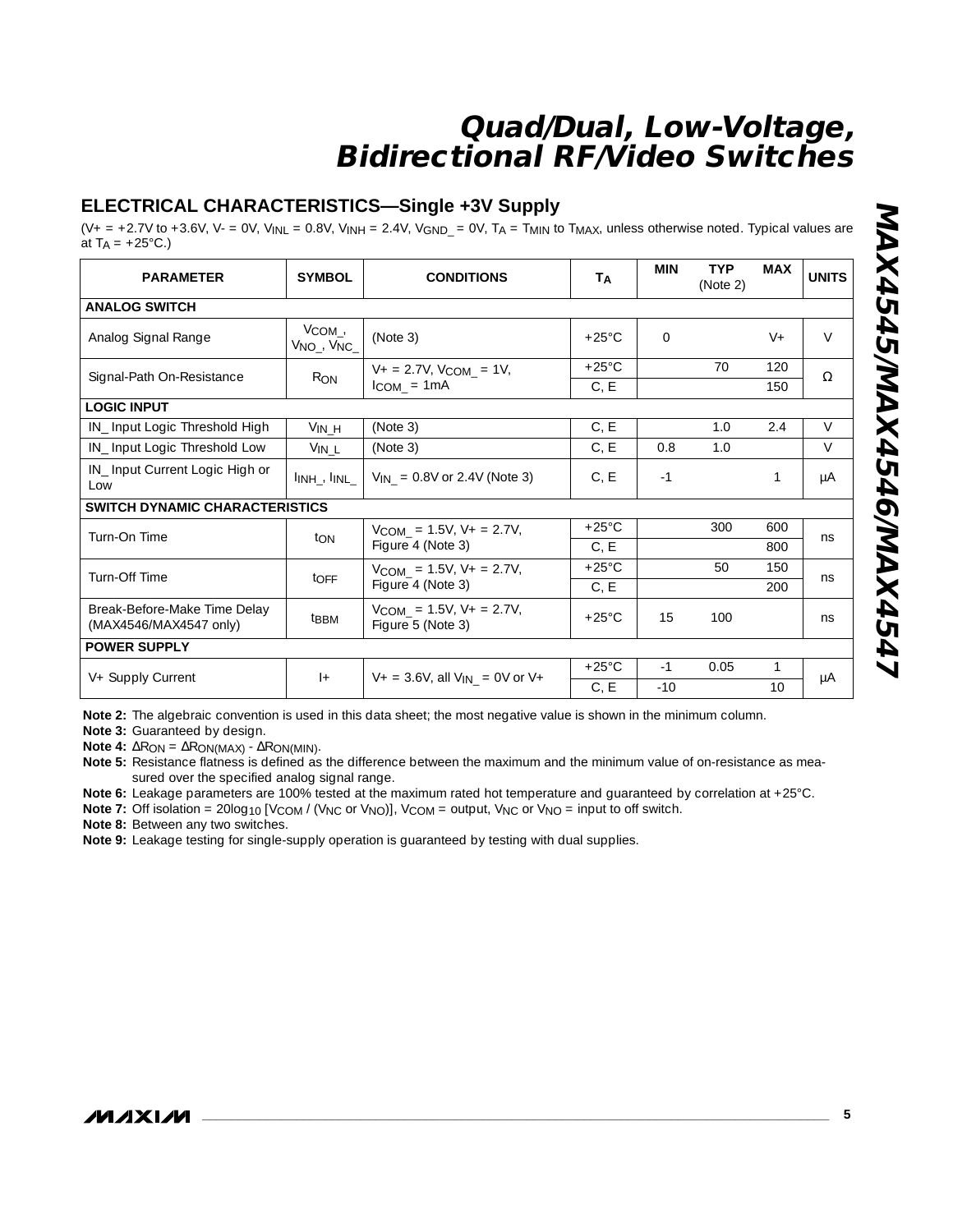## **\_\_\_\_\_\_\_\_\_\_\_\_\_\_\_\_\_\_\_\_\_\_\_\_\_\_\_\_\_\_\_\_\_\_\_\_\_\_\_\_\_\_Typical Operating Characteristics**

**ON-RESISTANCE vs. V<sub>COM</sub> AND TEMPERATURE**

MAX4545 TOC09

( $V_+$  = +5V,  $V_-=$  -5V,  $T_A$  = +25°C, GND = 0V, packages are surface mount, unless otherwise noted.)

100 10 -5 -4 -3 -2 -1 **ON-RESISTANCE vs. V<sub>COM</sub>** RON (Ω)  $V_{+}$ ,  $V_{-}$ 2.7V, -2.7V 20 25 30 40 35 45 RON (Ω)



**ON-RESISTANCE vs. V<sub>COM</sub>** 

tON, tOFF (ns)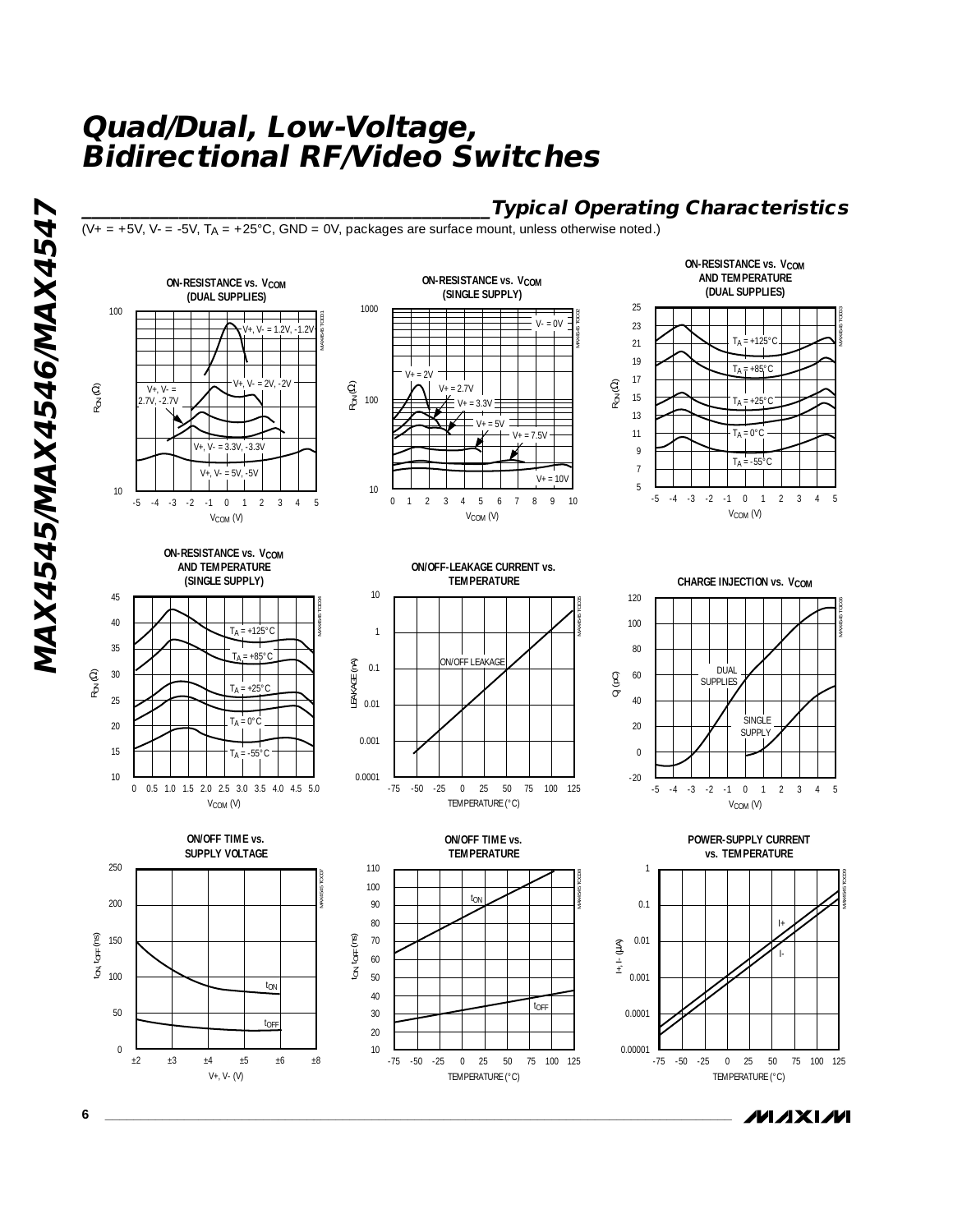### **\_\_\_\_\_\_\_\_\_\_\_\_\_\_\_\_\_\_\_\_\_\_\_\_\_\_\_\_Typical Operating Characteristics (continued)**

 $(V_+ = +5V, V_-= -5V, T_A = +25^{\circ}C, GND = 0V,$  packages are surface mount, unless otherwise noted.)

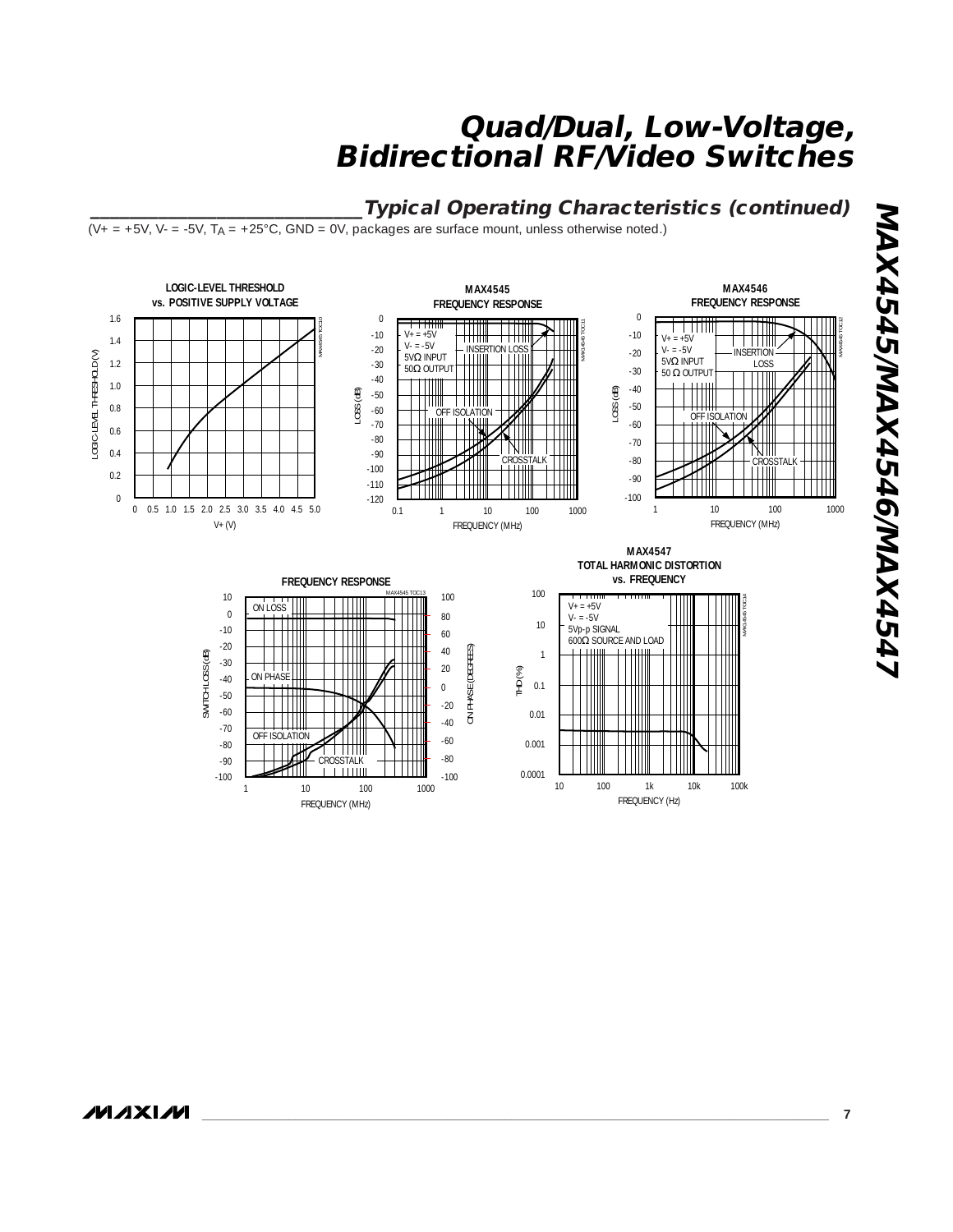## **\_\_\_\_\_\_\_\_\_\_\_\_\_\_\_\_\_\_\_\_\_\_\_\_\_\_\_\_\_\_\_\_\_\_\_\_\_\_\_\_\_\_\_\_\_\_\_\_\_\_\_\_\_\_\_\_\_\_\_\_\_\_Pin Description**

|                        | <b>PIN</b>     |                | <b>NAME</b> | <b>FUNCTION*</b>                                                                                                                                          |  |
|------------------------|----------------|----------------|-------------|-----------------------------------------------------------------------------------------------------------------------------------------------------------|--|
| <b>MAX4545</b>         | <b>MAX4546</b> | <b>MAX4547</b> |             |                                                                                                                                                           |  |
| 1, 10, 11,<br>20       | 1, 16          | 1, 9           | IN          | Digital Control Input                                                                                                                                     |  |
| 3, 6, 8, 13,<br>15, 18 | 3, 7, 10, 14   | 4, 6, 12, 14   | GND         | RF and Logic Ground. Grounds are not internally connected to each other,<br>and should all be connected to a ground plane (see <i>Grounding</i> section). |  |
| 16                     | 12             | 7.15           | $V +$       | Positive Supply-Voltage Input (analog and digital)                                                                                                        |  |
| 5                      | 5              | 3.11           | $V -$       | Negative Supply-Voltage Input. Connect to ground plane for single-supply<br>operation.                                                                    |  |
| 4, 7, 14, 17           | 4, 13          | 2, 16          | NO .        | Analog Switch Normally Open** Terminals                                                                                                                   |  |
|                        | 6, 11          | 8.10           | NC .        | Analog Switch Normally Closed** Terminals                                                                                                                 |  |
| 2, 9, 12, 19           | 2, 8, 9, 15    | 5, 13          | COM         | Analog Switch Common** Terminals                                                                                                                          |  |

All pins have ESD diodes to V- and  $V_{+}$ .

NO\_ (or NC\_) and COM\_ pins are identical and interchangeable. Either may be considered as an input or output; signals pass equally well in either direction.

### **\_\_\_\_\_\_\_\_\_\_\_\_\_\_\_Theory of Operation**

#### **Logic-Level Translators**

The MAX4545/MAX4546/MAX4547 are constructed as high-frequency "T" switches, as shown in Figure 1. The logic-level input, IN\_, is translated by amplifier A1 into a V+ to V- logic signal that drives amplifier A2. (Amplifier A2 is an inverter for normally closed switches.) Amplifier A2 drives the gates of N-channel MOSFETs N1 and N2 from V+ to V-, turning them fully on or off. The same signal drives inverter A3 (which drives the P-channel MOSFETs P1 and P2) from V+ to V-, turning them fully on or off, and drives the N-channel MOSFET N3 off and on.

The logic-level threshold is determined by V+ and GND\_. The voltage on GND\_ is usually at ground potential, but it may be set to any voltage between  $(V + - 2V)$  and V-. When the voltage between V+ and GND\_ is less than 2V, the level translators become very slow and unreliable. Since individual switches in each package have individual GND\_ pins, they may be set to different voltages. Normally, however, they should all be connected to the ground plane.

#### **Switch On Condition**

When the switch is on, MOSFETs N1, N2, P1, and P2 are on and MOSFET N3 is off. The signal path is COM\_ to NO\_, and because both N-channel and P-channel MOSFETs act as pure resistances, it is symmetrical



Figure 1. T-Switch Construction

(i.e., signals may pass in either direction). The off MOSFET, N3, has no DC conduction, but has a small amount of capacitance to GND\_. The four on MOSFETs also have capacitance to ground that, together with the series resistance, forms a lowpass filter. All of these capacitances are distributed evenly along the series resistance, so they act as a transmission line rather than a simple R-C filter. This helps to explain the exceptional 300MHz bandwidth when the switches are on.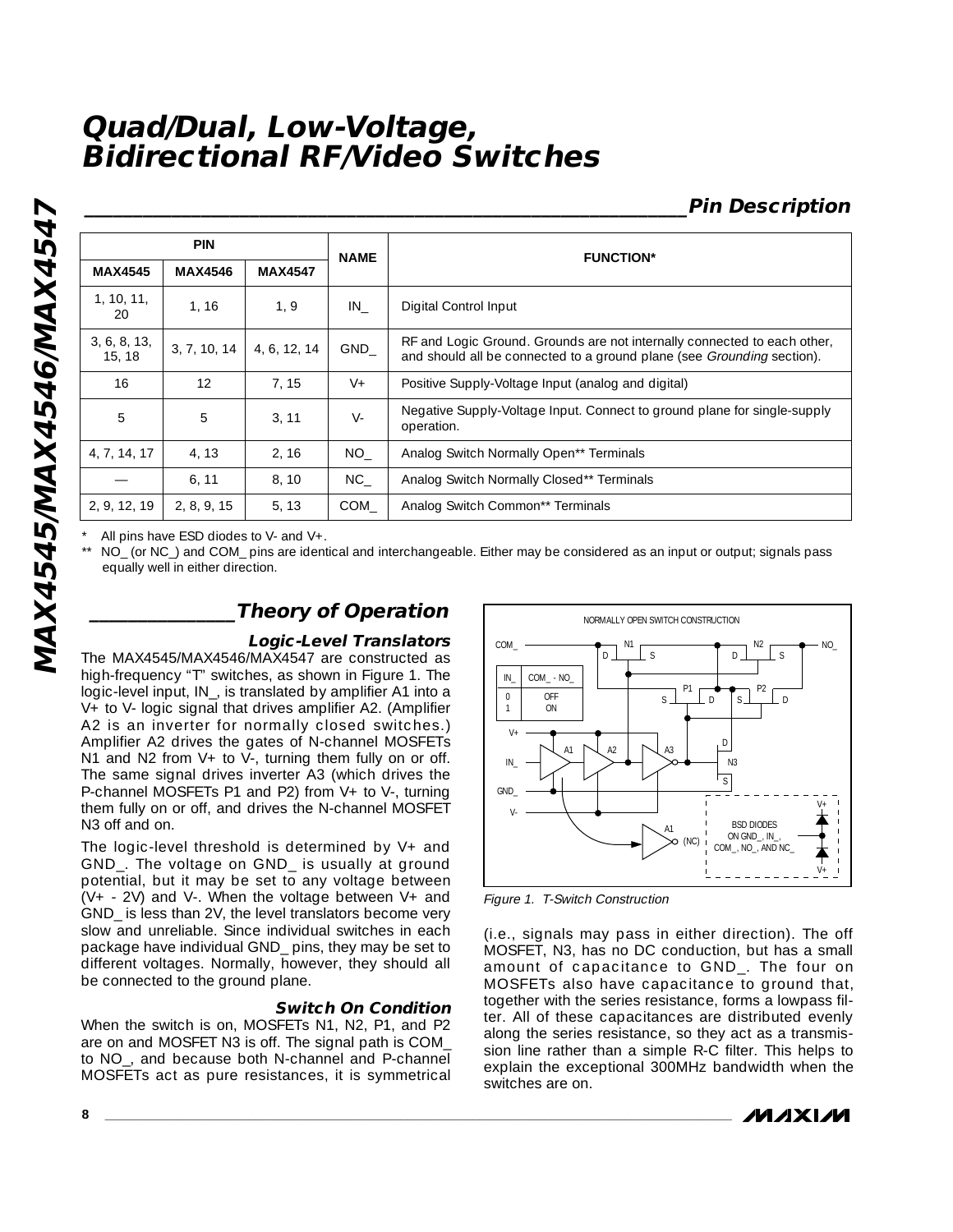Typical attenuation in 50Ω systems is -1dB and is reasonably flat up to 100MHz. Higher-impedance circuits show even lower attenuation (and vice versa), but slightly lower bandwidth due to the increased effect of the internal and external capacitance and the switch's internal resistance.

The MAX4545/MAX4546/MAX4547 are optimized for ±5V operation. Using lower supply voltages or a single supply increases switching time, increases on-resistance (and therefore on-state attenuation), and increases nonlinearity.

#### **Switch Off Condition**

When the switch is off, MOSFETs N1, N2, P1, and P2 are off and MOSFET N3 is on. The signal path is through the off-capacitances of the series MOSFETs, but it is shunted to ground by N3. This forms a highpass filter whose exact characteristics are dependent on the source and load impedances. In  $50\Omega$  systems, and below 10MHz, the attenuation can exceed 80dB. This value decreases with increasing frequency and increasing circuit impedances. External capacitance and board layout have a major role in determining overall performance.

### **\_\_\_\_\_\_\_\_\_\_Applications Information**

#### **Power-Supply Considerations**

#### **Overview**

The MAX4545/MAX4546/MAX4547 construction is typical of most CMOS analog switches. It has three supply pins:  $V_{+}$ ,  $V_{-}$ , and GND.  $V_{+}$  and  $V_{-}$  are used to drive the internal CMOS switches and set the limits of the analog voltage on any switch. Reverse ESD protection diodes are internally connected between each analog signal pin and both V+ and V-. If the voltage on any pin exceeds V+ or V-, one of these diodes will conduct. During normal operation these reverse-biased ESD diodes leak, forming the only current drawn from V-.

Virtually all the analog leakage current is through the ESD diodes. Although the ESD diodes on a given signal pin are identical, and therefore fairly well balanced, they are reverse biased differently. Each is biased by either V+ or V- and the analog signal. This means their leakages vary as the signal varies. The difference in the two diode leakages from the signal path to the V+ and V- pins constitutes the analog signal-path leakage current. All analog leakage current flows to the supply terminals, not to the other switch terminal. This explains how both sides of a given switch can show leakage currents of either the same or opposite polarity.

There is no connection between the analog signal paths and GND. The analog signal paths consist of an

*/VI/IXI/VI* 

N-channel and P-channel MOSFET with their sources and drains paralleled and their gates driven out of phase with V+ and V- by the logic-level translators.

V+ and GND power the internal logic and logic-level translators, and set the input logic thresholds. The logic-level translators convert the logic levels to switched V+ and V- signals to drive the gates of the analog switches. This drive signal is the only connection between the logic supplies and the analog supplies. All pins have ESD protection to V+ and to V-.

Increasing V- has no effect on the logic-level thresholds, but it does increase the drive to the P-channel switches, reducing their on-resistance. V- also sets the negative limit of the analog signal voltage.

The logic-level thresholds are CMOS and TTL compatible when  $V+$  is  $+5V$ . As  $V+$  is raised, the threshold increases slightly; when  $V+$  reaches  $+12V$ , the level threshold is about 3.1V, which is above the TTL output high-level minimum of 2.8V, but still compatible with CMOS outputs.

#### **Bipolar-Supply Operation**

The MAX4545/MAX4546/MAX4547 operate with bipolar supplies between  $\pm 2.7V$  and  $\pm 6V$ . The V+ and V- supplies need not be symmetrical, but their sum cannot exceed the absolute maximum rating of 13.0V. **Do not connect the MAX4545/MAX4546/MAX4547 V+ pin to +3V and connect the logic-level input pins to TTL logic-level signals. TTL logic-level outputs can exceed the absolute maximum ratings, causing damage to the part and/or external circuits.**

#### **CAUTION:**

**The absolute maximum V+ to V- differential voltage is 13.0V. Typical "±6-Volt" or "12-Volt" supplies with ±10% tolerances can be as high as 13.2V. This voltage can damage the MAX4545/MAX4546/MAX4547. Even ±5% tolerance supplies may have overshoot or noise spikes that exceed 13.0V.**

#### **Single-Supply Operation**

The MAX4545/MAX4546/MAX4547 operate from a single supply between  $+2.7V$  and  $+12V$  when V- is connected to GND. All of the bipolar precautions must be observed. Note, however, that these parts are optimized for ±5V operation, and most AC and DC characteristics are degraded significantly when departing from  $\pm 5V$ . As the overall supply voltage (V+ to V-) is lowered, switching speed, on-resistance, off isolation, and distortion are degraded. (See Typical Operating Characteristics.)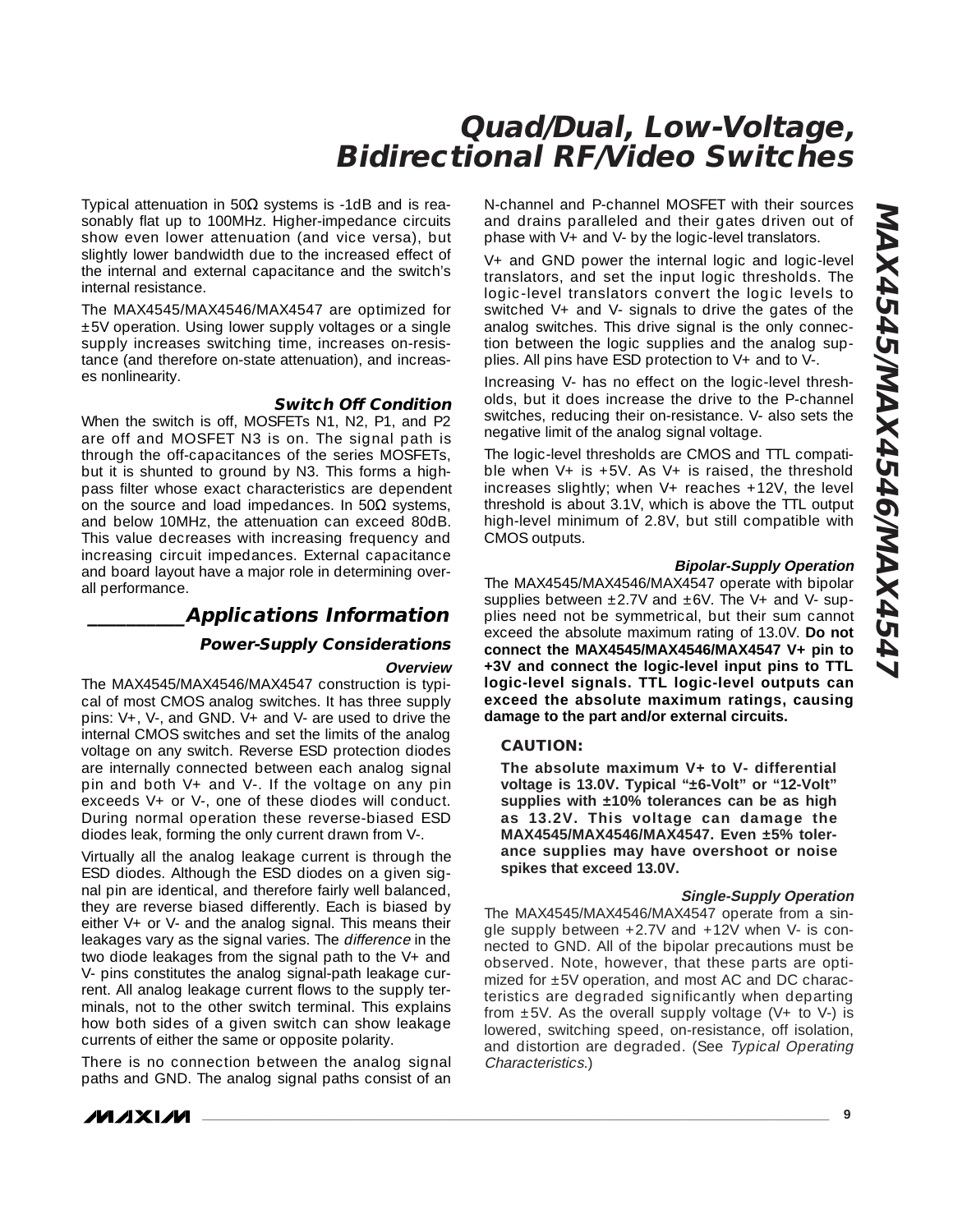interferes with grounded signals. When V- = 0V, AC sig nals are limited to -0.3V. Voltages below -0.3V can be clipped by the internal ESD-protection diodes, and the parts can be damaged if excessive current flows.

#### **Power Off**

When power to the MAX4545/MAX4546/MAX4547 is off (i.e.,  $V_+ = 0V$  and  $V_- = 0V$ ), the Absolute Maximum Ratings still apply. This means that neither logic-level inputs on IN\_ nor signals on COM\_, NO\_, or NC\_ can exceed ±0.3V. Voltages beyond ±0.3V cause the internal ESD-protection diodes to conduct, and the parts can be damaged if excessive current flows.

### **Grounding**

#### **DC Ground Considerations**

Single-supply operation also limits signal levels and<br>interferes with grounded signals. When V - 0V, AC sig-<br>nals are limited to -0.3V. Voltages below -0.3V can be<br>clipped by the internal ESD-protection diodes, and the<br>par Satisfactory high-frequency operation requires that careful consideration be given to grounding. **For most applications, a ground plane is strongly recom mended, and all GND\_ pins should be connected to** it with solid copper. While the V+ and V- power-supply pins are common to all switches in a given package, each switch has separate ground pins that are not internally connected to each other. This contributes to the overall high-frequency performance and provides added flexibility in some applications, but it can cause problems if it is overlooked. All the GND\_ pins have ESD diodes to V+ and V-.

> In systems that have separate digital and analog (sig nal) grounds, connect these switch GND\_ pins to ana log ground. Preserving a good signal ground is much more important than preserving a digital ground. Ground current is only a few nanoamps.

> The logic-level inputs, IN\_, have voltage thresholds determined by V+ and GND\_. (V- does not influence the logic-level threshold.) With +5V and 0V applied to V+ and GND\_, the threshold is about 1.6V, ensuring compatibility with TTL- and CMOS-logic drivers.

> The various GND\_ pins can be connected to separate voltage potentials if any or all of the logic-level inputs is not a normal logic signal. (The GND\_ voltages cannot exceed (V+ - 2V) or V-.) Elevating GND\_ reduces off isolation. For example, using the MAX4545, if GND2– GND6 are connected to 0V and GND1 is connected to V-, then switches 2, 3, and 4 would be TTL/CMOS com patible, but switch 1 (IN1) could be driven with the railto-rail output of an op amp operating from V+ and V-. Note, however, that IN\_ can be driven more negative than GND\_, as far as V-. GND\_ does not have to be removed from 0V when IN\_ is driven from bipolar sources, but the voltage on IN\_ should never exceed V-.

GND\_ should be separated from 0V only if the logiclevel threshold has to be changed.

Any GND\_ pin not connected to 0V should be bypassed to the ground plane with a surface-mount 10nF capacitor to maintain good RF grounding. DC current in the IN\_ and GND\_ pins is less than 1nA, but increases with switching frequency.

On the MAX4545 only, two extra ground pins—GND5 and GND6—are provided to improve isolation and crosstalk. They are not connected to the logic-level circuit. These pins should always be connected to the ground plane with solid copper.

#### **AC Ground and Bypassing**

**A ground plane is mandatory for satisfactory highfrequency operation.** (Prototyping using hand wiring or wire-wrap boards is strongly discouraged.) Connect all 0V GND\_ pins to the ground plane with solid copper. (The GND\_ pins extend the high-frequency ground through the package wire-frame, into the silicon itself, thus improving isolation.) The ground plane should be solid metal underneath the device, without interruptions. There should be no traces under the device itself. For DIP packages, this applies to both sides of a two-sided board. Failure to observe this will have a minimal effect on the "on" characteristics of the switch at high frequen cies, but it will degrade the off isolation and crosstalk.

All V+ and V- pins should be bypassed to the ground plane with surface-mount 10nF capacitors. For DIP packages, they should be mounted as close as possi ble to the pins on the same side of the board as the device. Do not use feedthroughs or vias for bypass capacitors. For surface-mount packages, the pins are so close to each other that the bypass capacitors should be mounted on the opposite side of the board from the device. In this case, use short feedthroughs or vias, directly under the  $V_+$  and  $V_-$  pins. Any GND pin not connected to 0V should be similarly bypassed. If Vis 0V, connect it directly to the ground plane with solid copper. Keep all leads short.

The MAX4547 has two V+ and V- pins. Make DC con nections to only one of each to minimize crosstalk. Do not route DC current into one of the V+ or V- pins and out the other V+ or V- pin to other devices. The second set of V+ and V- pins is for AC bypassing only.

For dual-supply operation, the MAX4547 should have four 10nF bypass capacitors connected to each V+ and V- pin, as close to the package as possible. For single-supply operation, the MAX4547 should have two 10nF bypass capacitors connected (one to each V+ pin), as close to the package as possible.

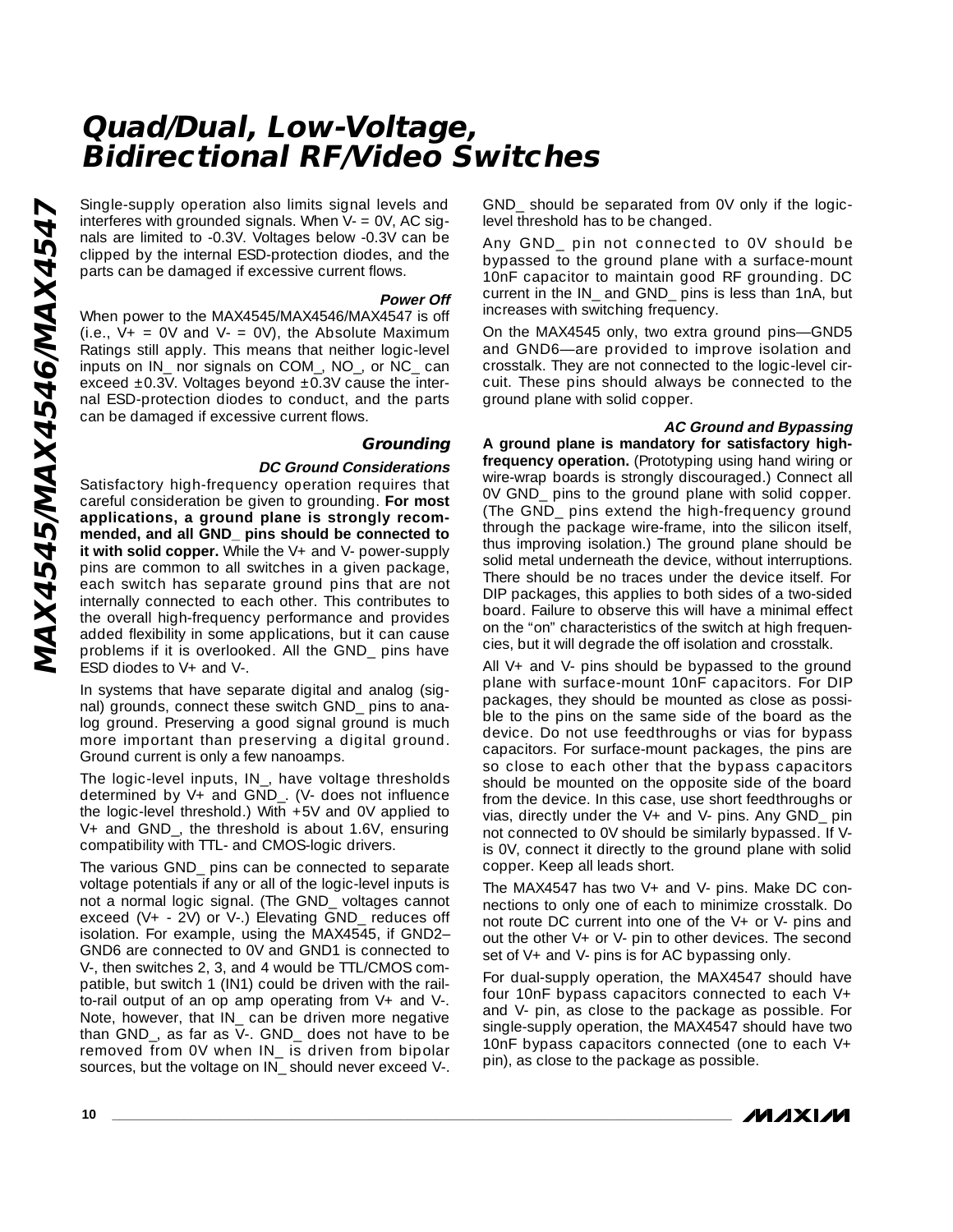#### **Board Layout**

IC sockets degrade high-frequency performance and should not be used if signal bandwidth exceeds 5MHz. Surface-mount parts, having shorter internal lead frames, provide the best high-frequency performance. Keep all bypass capacitors close to the device, and separate all signal leads with ground planes. Such grounds tend to be wedge-shaped as they get closer to the device. Use vias to connect the ground planes on each side of the board, and place the vias in the apex of the wedge-shaped grounds that separate signal leads. Logic-level signal lead placement is not critical.

#### **Impedance Matching**

The typical on-resistances of the switches in the MAX4545/MAX4546/MAX4547 are 14 $\Omega$ , but the offstate impedances are approximately equal to a 6pF capacitor. In coaxial systems, therefore, it is impossible to match any impedance for both the on and off state. If impedance matching is critical, the MAX4546 is best suited, since its two sections can be configured as a single on/off switch, as shown in Figure 2. This circuit "wastes" switches and has higher losses, but has better off isolation and maintains good impedance matching in both the on and off states. The resistance values shown in Figure 3 are optimized with ±5V supplies for both 50 $\Omega$  and 75 $\Omega$  systems at room temperature.

#### **Multiplexer**

With its excellent off isolation, the MAX4545 is ideal for use in high-frequency video multiplexers. Figure 3 shows such an application for switching any one of four video inputs to a single output. The same circuit may be used as a demultiplexer by simply reversing the sig nal direction.

Stray capacitance of traces and the output capacitance of switches placed in parallel reduces bandwidth, so the outputs of no more than four individual switches should be placed in parallel if high bandwidth is to be main tained. If more than four mux channels are needed, the 4-channel circuit should be duplicated and cascaded.



Figure 2. Impedance Matching On/Off Switch

On the MAX4545, GND5 and GND6 should always be connected to the ground plane with solid copper to improve isolation and crosstalk.

### **Signal Routing**

Keep all signal leads as short as possible. Separate all signal leads from each other and other traces with the ground plane on both sides of the board. Where possi ble, use coaxial cable instead of printed circuit board traces.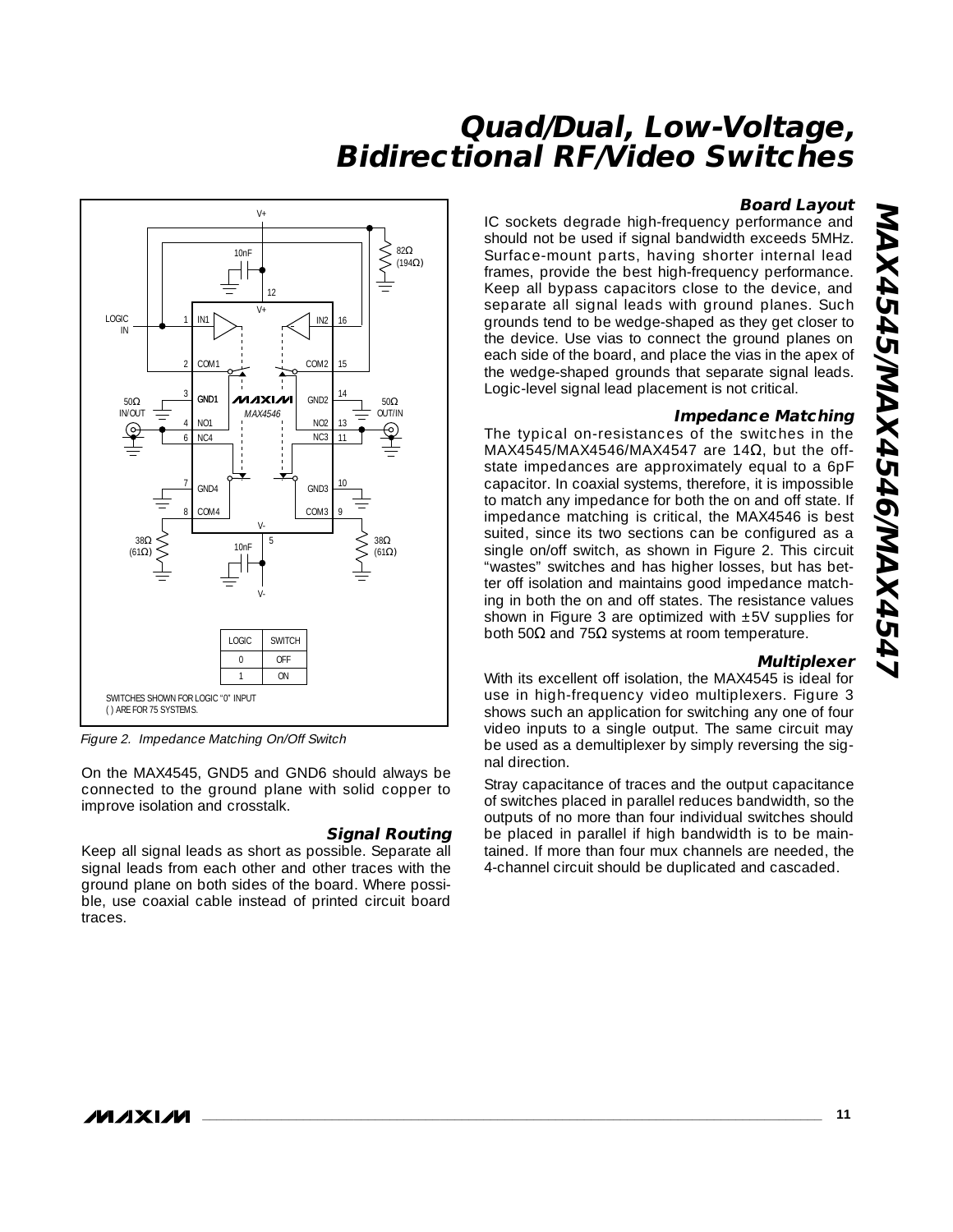

Figure 3. 4-Channel Multiplexer

MAX4545/MAX4546/MAX4547 **MAX4545/MAX4546/MAX4547**

**MAXM**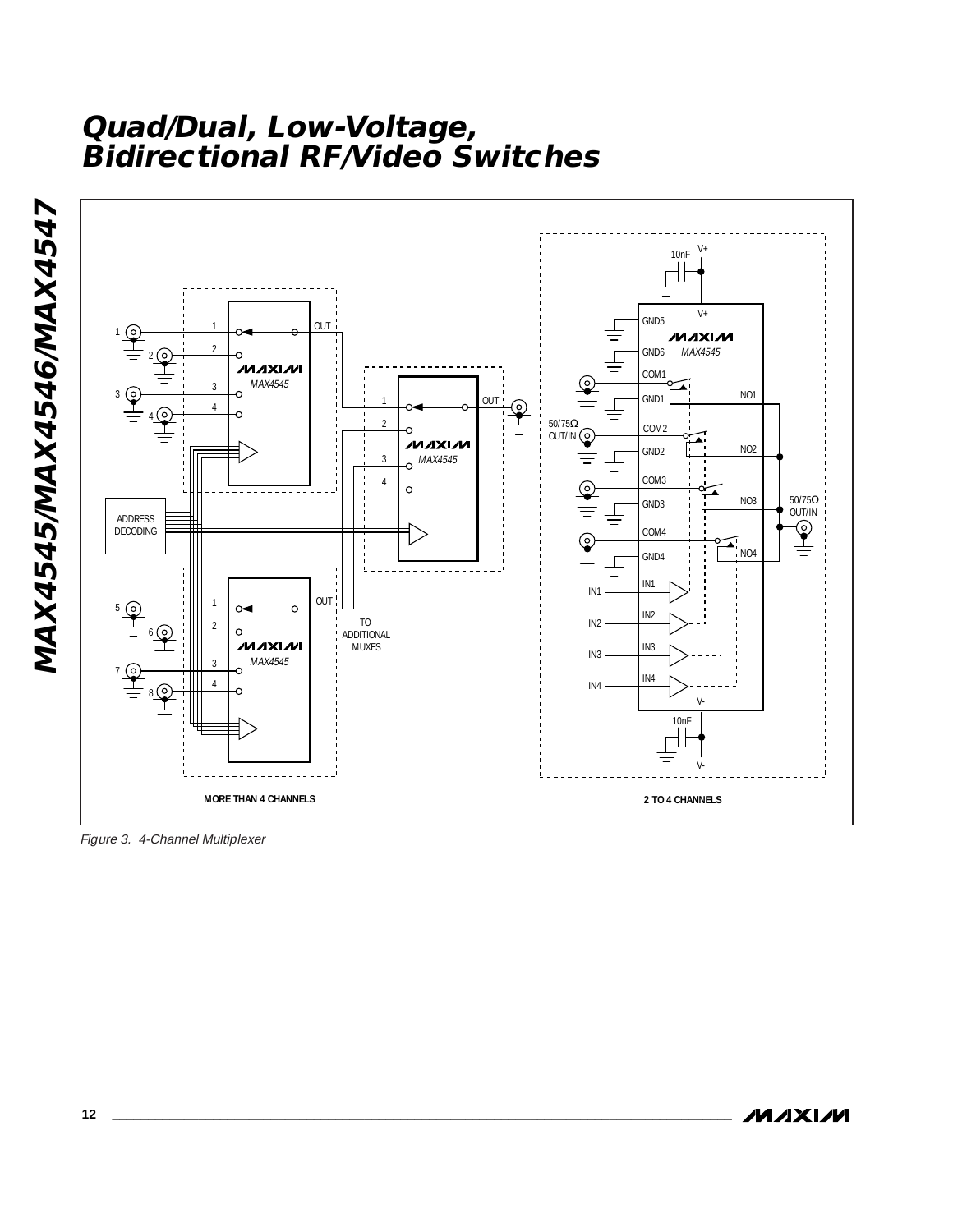### **\_\_\_\_\_\_\_\_\_\_\_\_\_\_\_\_\_\_\_\_\_\_\_\_\_\_\_\_\_\_\_\_\_\_\_\_\_\_\_\_\_\_\_\_\_\_Test Circuits/Timing Diagrams**



 $V_{IN\_}$ 

VOUT

Figure 4. Switching Time





$$
\boldsymbol{M} \boldsymbol{\mathsf{J}} \boldsymbol{\mathsf{X}} \boldsymbol{\mathsf{I}} \boldsymbol{\mathsf{M}}
$$



ALL GND\_ PINS ARE CONNECTED TO GROUND PLANE (OV). V+ IS CONNECTED TO GND (OV) FOR SINGLE-SUPPLY OPERATION.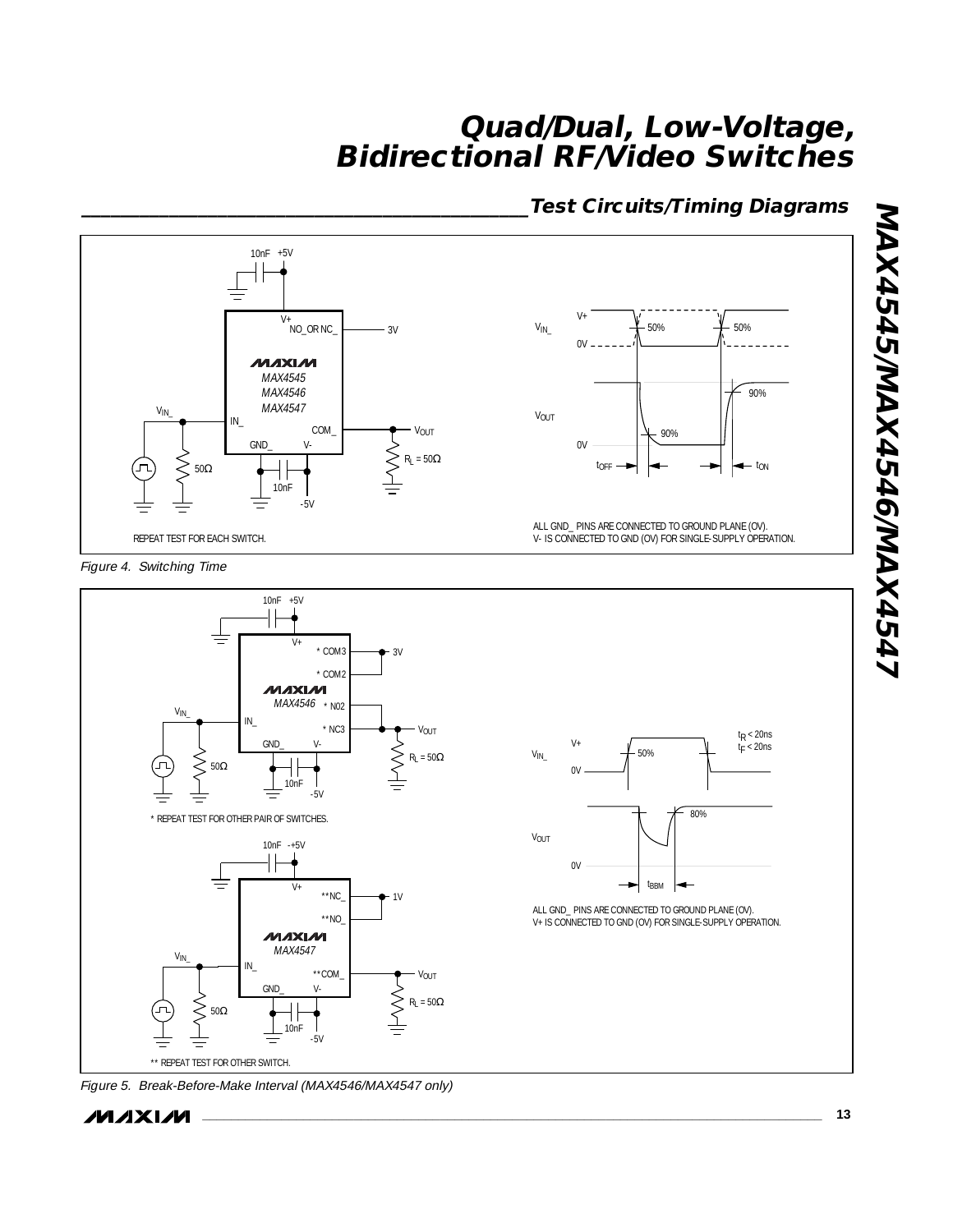

**\_\_\_\_\_\_\_\_\_\_\_\_\_\_\_\_\_\_\_\_\_\_\_\_\_\_\_\_\_\_\_\_\_Test Circuits/Timing Diagrams (continued)**

Figure 7. On Loss, Off Isolation, and Crosstalk

**MAXIM**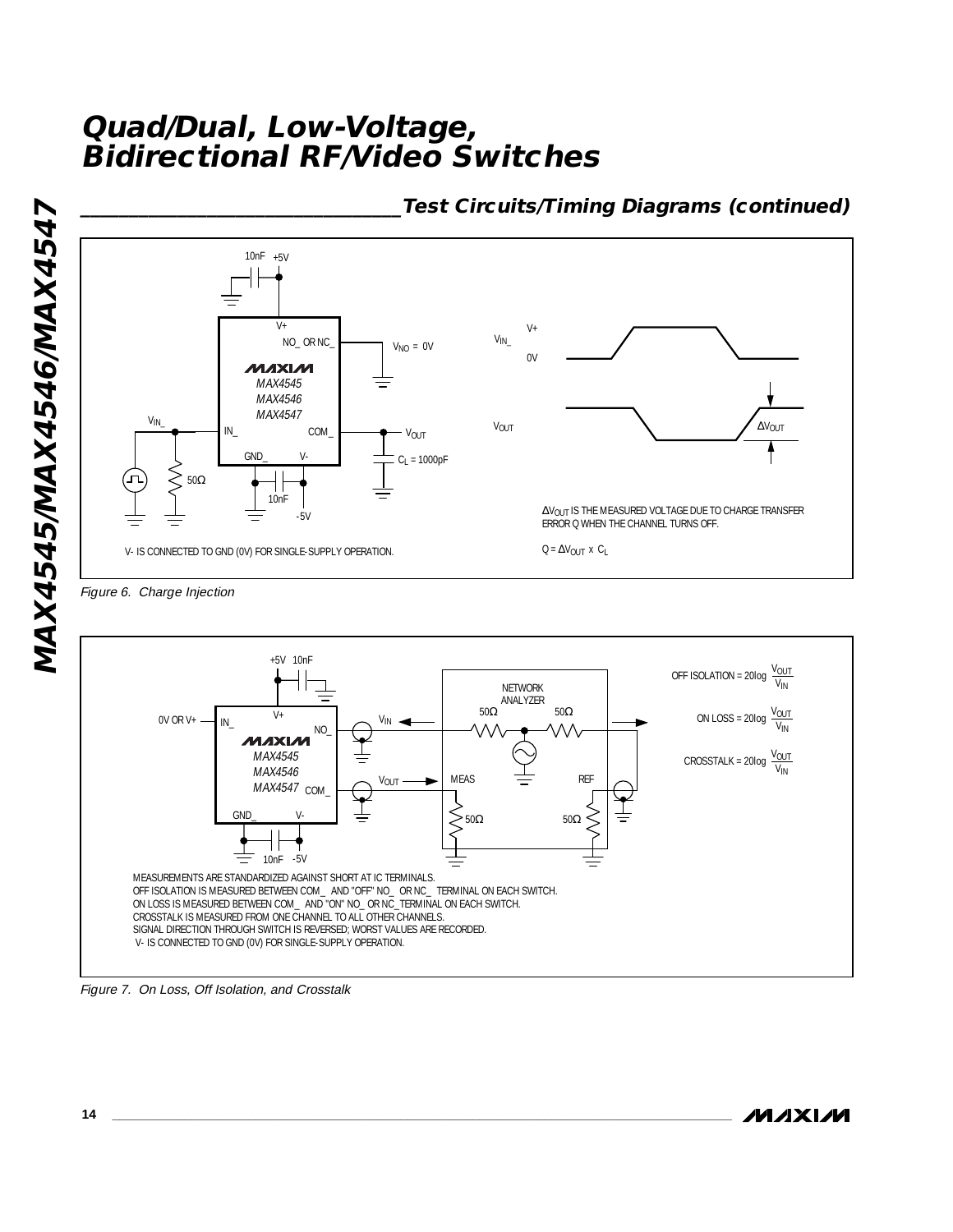**Test Circuits/Timing \_\_\_\_\_\_\_\_\_\_\_\_\_\_Diagrams (continued)**



Figure 8. NO\_, NC\_, COM\_ Capacitance



**NO1 IN1 IN2** 







**N.C.**

**GND1 V-**

SUBSTRATE INTERNALLY CONNECTED TO V-

**MAXIM** 

**GND2**

**\_\_\_\_\_\_\_\_\_\_\_\_\_\_\_\_\_Chip Topographies**

**N.C. N.C.**

в

**0.101" (2.565mm)**